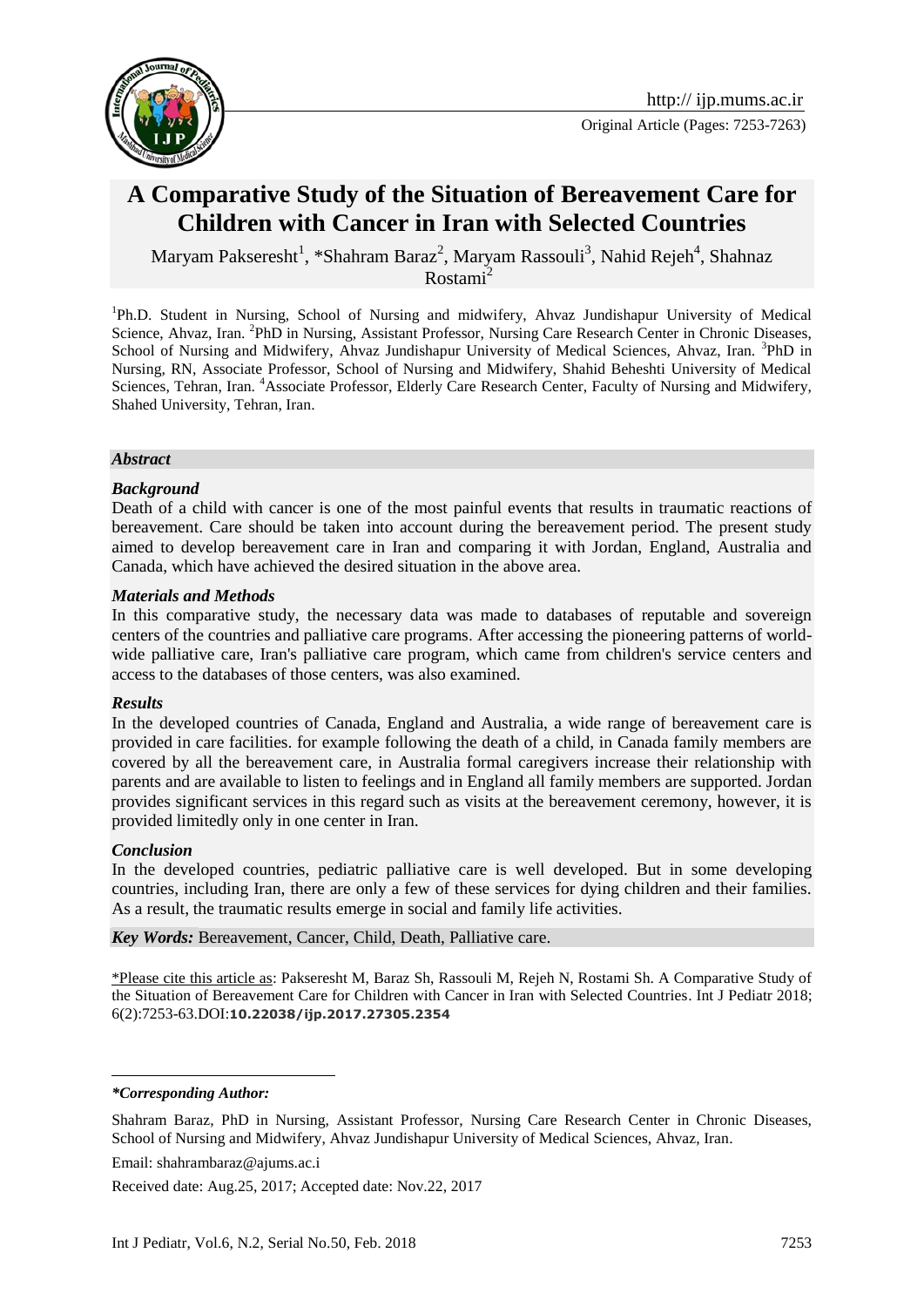### **1- INTRODUCTION**

 Cancer is one of the main causes of child mortality in the developed and developing countries (1). The incidence of this disease in children and adolescents is approximately reported as 15 cases per 100,000 people (2). In Iran, this disease accounts for approximately 4% of children under 5 and 13% of deaths in children aged 5-10, among which leukemia is increasing in terms of prevalence and mortality (3, 4). Although progress in treatment for child cancers has increased by approximately 80%, cancer, after the car accidents, remains the second leading cause of mortality among children and adolescents aged 5-14 (5).

This disease has become of great significance among the chronic diseases of childhood, because it has a high prevalence and greatly affects the lives of the children and their family (6). Because of its challenging nature and its uncertain consequences, cancer has always been associated with high levels of ambiguity and emotional and psychological upheaval for both the child and the family since its initial diagnosis and during the treatment follow-ups (7), and patients suffer with a wide range of symptoms and side effects of the disease and related treatments in physical, mental, psychological and social dimensions (8), thus, exposure to these conditions has adverse effects on the quality of life of the patient and the family (9, 10).

The presence of symptoms and complications of the disease and the related treatments, the imposition of huge therapeutic costs, and the changes and psychological and social consequences of the disease, require the patient and the surrounding people to have a comprehensive care in the form of "supportive and palliative care" (11). This type of care supports the family and the surrounding people if the child dies. Thus, bereavement care is one of the components

of supportive and palliative care (12). The death of a child is one of the most painful events that results in traumatic reactions of bereavement (13). Bereavement is the process of mourning accompanied by a severe feeling of loss and discomfort that occurs with death, and is a process in which life continues without the physical presence of a beloved one (14). For parents, the break of attachment relationship with the child leads to severe anxiety and other negative emotions. Parents may feel guilty due to their inability in protecting the child. The research emphasizes bereavement as an injury that causes adverse psychological and health consequences (13).

For instance, Stroebe's et al. study (2005) showed that bereaved people are more susceptible to suicide (15). Li et al. also found in 2005 that bereaved people, especially a mother, is subject to psychiatric admission (16). In fact, the risk of mother admission may continue to more than 5 years after the child's death. Danish researchers found that the mortality rate of mourning parents is more than nonmourning parents. Therefore, mourning affects social performance and family quality of life (17). Supportive and palliative care in the area of bereavement focuses on the empathy, recognition of the strengths and sources of family support, investigation of family adaptation and the provision of emotional, practical, social and spiritual support to the family (12).

Support in bereavement aids in the family grief process. It also creates an opportunity for the family to share their feelings with those who understand their feelings. There are plenty of supportive groups, people and resources that aid this process. In addition to the family, the children who understand the diagnosis of their disease and its constraints will experience a sense of sadness and loss. All family members, including the parents and siblings find a feeling of loss at the time of diagnosis.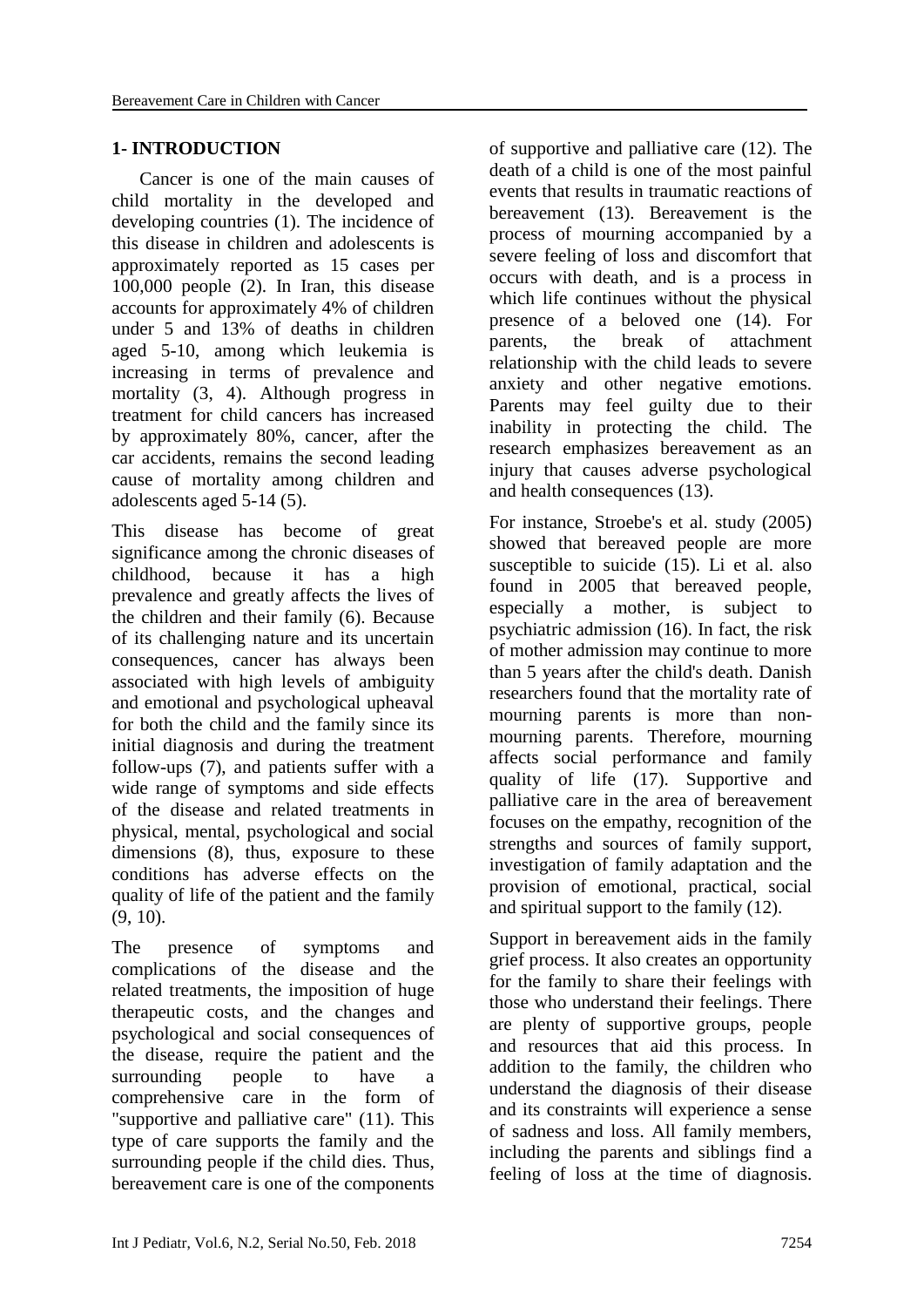Therefore, there should be a care plan that can assist the family and the surrounding people to have an appropriate respond to the loss or the grief (14). Based on the World Health Organization (WHO), more than half of the countries in the world are making efforts to provide supportive and palliative care (18). Nevertheless, in 2014, the Organization acknowledged the limited access to these care services in many parts of the world (19), in which the provision of these services in the Middle East countries was introduced as a necessity (20). Iran is no exception to this, given the young population of the country and the high incidence of mortality due to child cancer in children (21).

Although the supportive and palliative care is one of the requirements of the health system, there is still no plan in Iran to provide supportive and palliative care for the child and family and treatment centers do not provide such services to patients and their families (18, 22). There are only a few centers for providing these services that do not have purposeful or welldocumented plans, or do not follow a particular care model, and patients and their families usually do not receive the necessary care and training as well as cares associated with social, psychological, physical and or spiritual needs (18).

Since one of the best practices to improve the quality of care is the audit of the provided care, investigation of the current state of bereavement care in the country and its comparison with the experiences of the countries that have achieved the desired situation in this regard can be a step towards the development of this kind of care in Iran. The purpose of this study was to describe and compare the bereavement care process in children with cancer and family in Jordan, England, Australia and Canada with Iran.

### **1-2. Conceptual framework**

The conceptual framework of the present study is based on the square of care, in which the child and the family are placed in the center of the square as a care unit. Clinical activities conducted in children's palliative care include two parts where child and family care (disease management, physical care, symptom and pain management), psychosocial, spiritual, social, evolutionary, practical, end of life, and loss/grief and bereavement) are located on the left side of the square. The care provision trend is located on the top of the square. Practical activities that support the effective palliative care of childcare include two parts, which consists of supportive activities on the right side of the square, and government at the bottom of the square (**Figure.1**) (23).

### **2-MATERIALS AND METHODS**

 This study is a comparative study, which describing and explaining the similarities and differences of situations among large scale social units such as regions, nations, societies and cultures (24). The research community comprised the supportive and palliative care system in four countries of Jordan (within the same region with Iran and with similar health conditions), England (providing pediatric palliative care as a comprehensive approach and in the physical, emotional, social and spiritual dimensions), Australia (development of service delivery models innovatively and specifically), and Canada (significant growth of clinical, research, pediatric palliative care education over the last 20 years) which were eventually compared to Iran's supportive and palliative care system.

For this purpose, in order to obtain the necessary data in the field of bereavement care, we referred to the databases of valid and governmental centers of the mentioned countries, including the King Hussein Cancer Center (25), Cancer Care Ontario (26), and the Australian Government/the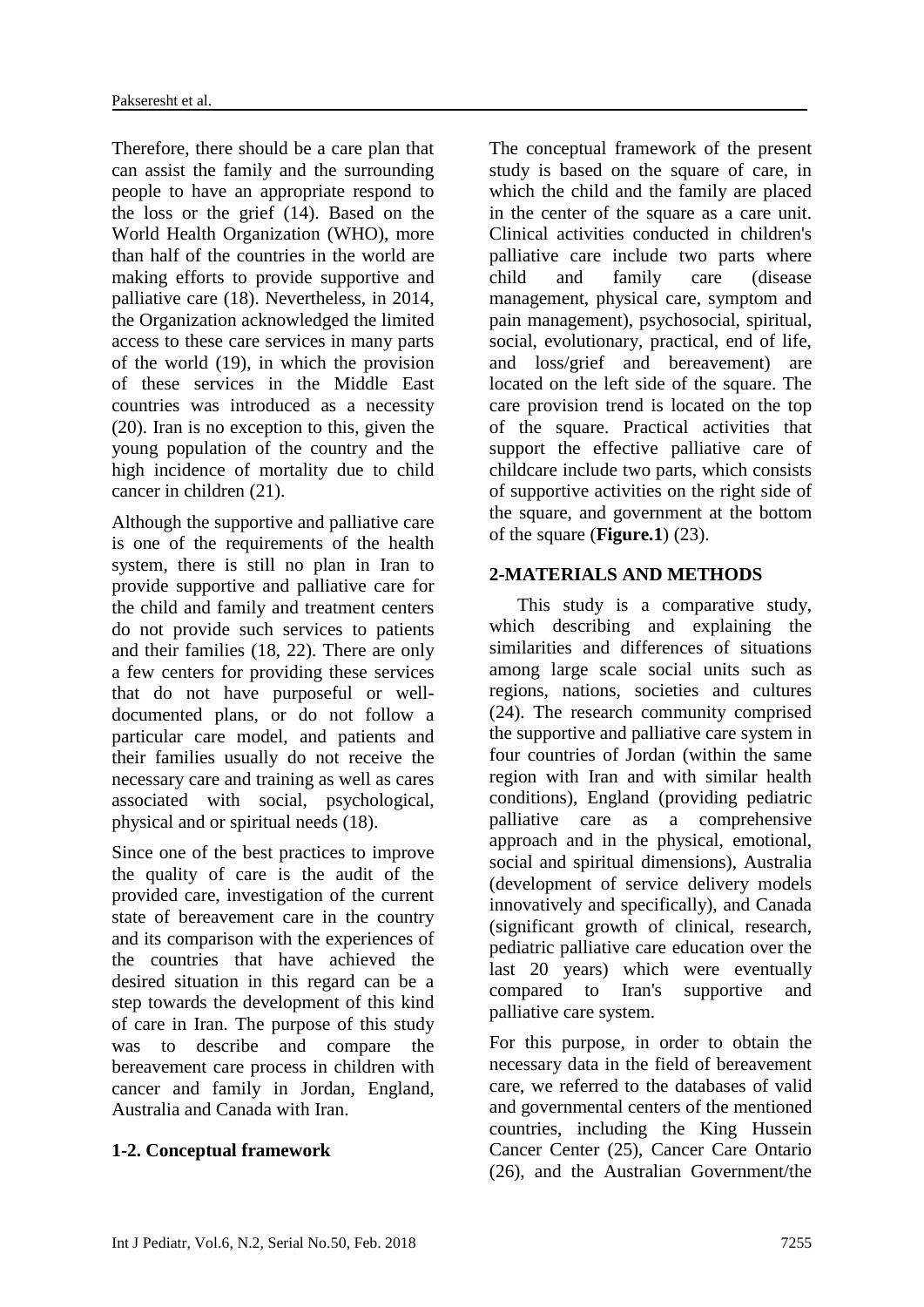Department of Health (27), European Association for Palliative Care (28) and using the keywords of pediatric cancer, palliative care, cancer care in children, guide to Palliative Care, bereavement care, grief, Loss and palliative care programs were studied in line with the bereavement care in children with cancer. The time range of the search was from June 2017 to October 2017. After providing and accessing the palliative care documented

patterns of the world the palliative Care Program of Iran was also examined, which was obtained from child-care centers and referring to the databases of those centers. Based on the study purpose, the present study was conducted on around the axis of bereavement care and analysis of data by comparing the common aspects and differences in the palliative care system in selected countries on the mentioned axis.

|                                                                                      | Assessment                                                                                                                                                                                                                                                                                                                                                               | Information  | Decision | Therapeutic   | Care     | Evaluation |                                   |
|--------------------------------------------------------------------------------------|--------------------------------------------------------------------------------------------------------------------------------------------------------------------------------------------------------------------------------------------------------------------------------------------------------------------------------------------------------------------------|--------------|----------|---------------|----------|------------|-----------------------------------|
|                                                                                      |                                                                                                                                                                                                                                                                                                                                                                          | Sharing      | Making   | Interventions | Delivery | of Care    |                                   |
|                                                                                      | PROCESS OF PROVIDING CARE                                                                                                                                                                                                                                                                                                                                                |              |          |               |          |            |                                   |
| IIllness/Disease<br>Management                                                       | $\overline{\mathbf{C}}$<br>$\mathbf H$<br>$\mathbf I$                                                                                                                                                                                                                                                                                                                    |              |          |               |          |            | Funding                           |
| Physical                                                                             | L<br>D                                                                                                                                                                                                                                                                                                                                                                   |              |          |               |          |            | Planning                          |
| Psychological                                                                        | &.                                                                                                                                                                                                                                                                                                                                                                       |              |          |               |          |            | Marketing<br>and<br>Advocacy      |
| Social                                                                               | F<br>$\mathbf{A}$                                                                                                                                                                                                                                                                                                                                                        | <b>Child</b> |          |               |          |            | Quality<br>Management             |
| Spiritual                                                                            | м<br>$\mathbf I$<br>L                                                                                                                                                                                                                                                                                                                                                    |              |          | Family        |          |            | Caregiver<br>/Support<br>Worklife |
| Developmental                                                                        | Y                                                                                                                                                                                                                                                                                                                                                                        |              |          |               |          |            | Education                         |
| Practical<br>End of Life/<br>Preparation<br>for Death<br>Loss, Grief,<br>Bereavement | $\mathbf C$<br>${\bf A}$<br>$\mathbf R$<br>$\mathbf{F}$                                                                                                                                                                                                                                                                                                                  |              |          |               |          |            | Research                          |
|                                                                                      | <b>GOVERNANCE &amp; ADMINISTRATION</b>                                                                                                                                                                                                                                                                                                                                   |              |          |               |          |            |                                   |
|                                                                                      | -Vision, mission, values, norms of practice<br>-Organizational structure<br>- Human resources<br>- Space and environment<br>- Medical and office equipment<br>- Health records<br>- Communication and information technology<br>Safety, security, emergency systems<br>-Financial accountability<br>- Legal, regulatory compliance<br>- Diagnostic, therapeutic services |              |          |               |          |            |                                   |

**Fig1**: The Process of Providing Care (23).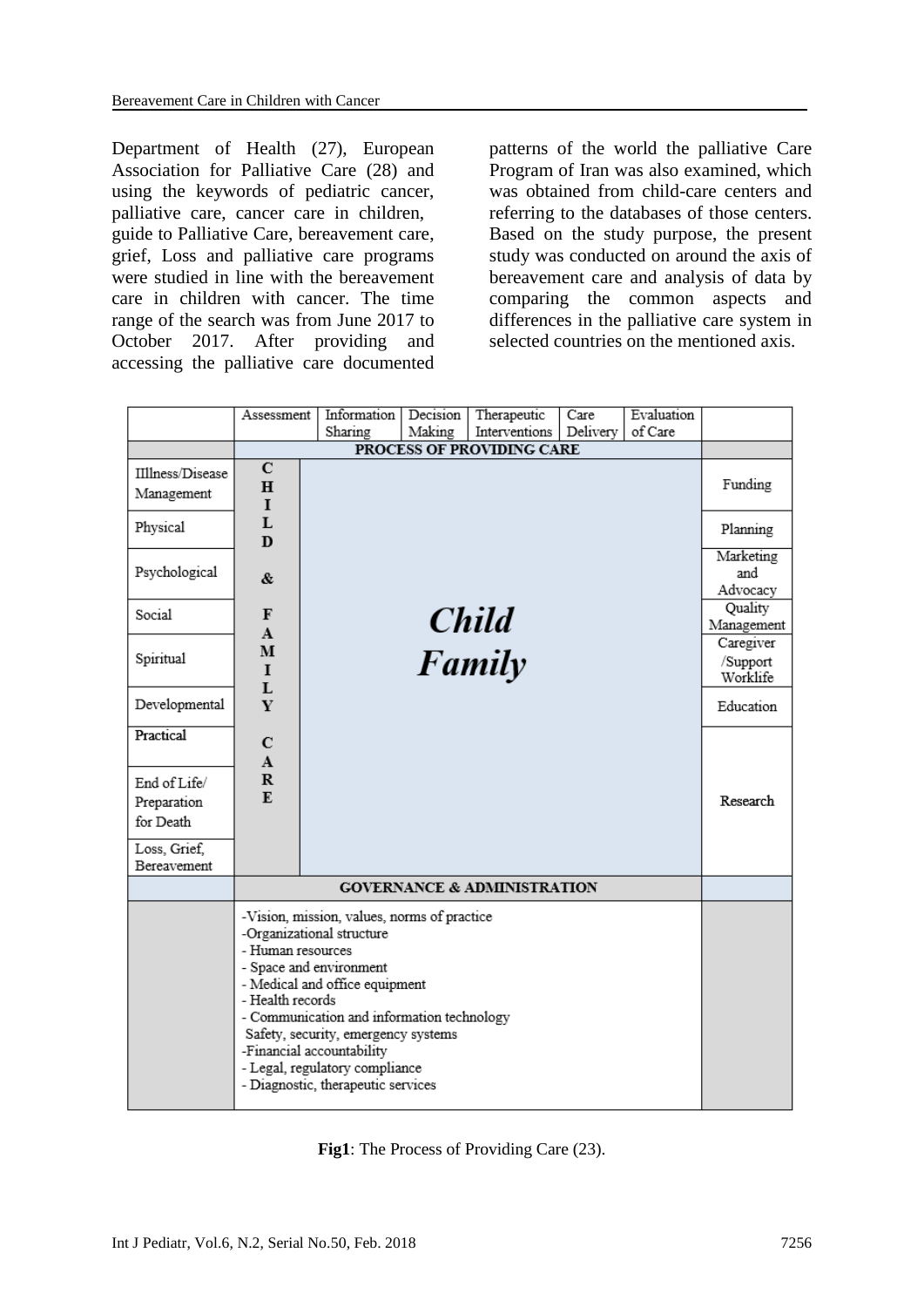The purpose of this study was to describe and compare the bereavement care process in children with cancer and family in Jordan, England, Australia and Canada with Iran. Based on the survey done by the International Organization for Surveillance on End-of-Life Care, approximately 160 countries are actively providing palliative care or developing a framework for deploying such services. In the 2006 report of this study, countries in the world were divided into four groups according to the level of palliative care, but in the recent report, the 3rd and 4th groups were divided into two subgroups a and b. Group 1 without any palliative care activities, Group 2 is capacity building activity, Groups 3 and 4 are divided into two levels: 3a Provide palliative care sparingly, 3b Provide Palliative care generally, 4a Countries where palliative care and hospice care services are in the preintegration phase in the provision of services, and 4b Countries with palliative care and hospice in the stage of advanced integration in the mainstream delivery system England, Canada and Australia are in group 4a. In this group, specialized palliative care services are provided to end-stage patients and their families, such as symptom treatment and pain management, end-of-life programs such as providing family service at the bereavement stage and the provision of Hospice services; the professional and the general people are well aware of palliative care, unlimited access to morphine and all other types of antipyretic drugs, formal palliative care centers are developed in these countries, and have a national palliative care community as well as academic associations with other universities (29, 30). Jordan is known to be one of the countries with Level 3 Palliative Care. Limited training was provided for experts, but other key aspects, such as the National Palliative Care Strategy, drug supply policies, and training on a large scale are developing. In these countries,

home care is the most common type of palliative care (31). In 2011, Iran was ranked up to 3b group. In this group, palliative care is sporadically developed and not well supported. Funding is heavily dependent on financial support of a single source (such as government), and nongovernmental organizations do not play a significant role (29, 30). After examining the status of supportive and palliative care in Iran and four countries of Canada, Australia, England and Jordan in the study area, the results were presented as follows.

# **3-1. Canada**

Families of children with life-threatening illnesses have access to specialized hospital and community services with the presence of skilled people in the bereavement care. Following the death of a child, members of the family are covered by the bereavement care, including providing information, peer support, supporting through trained volunteers, group support and advocacy counseling through professionals. The care plan is developed based on the assessment of the family's abilities and needs and discussion with them. Formal caregivers support the patient and the family during the process of grief by regularly contacting with the family or holding a birthday party for the child or holding a child's death anniversary. Formal caregivers provide a variety of support and resources to address the continuing physical, emotional and spiritual needs associated with sadness and loss for the family. Cultural leaders of the community may voluntarily participate in the bereavement care. The access to care with the bereavement quality is on the shoulders of a series of care team members who communicate with the family and are skilled in the bereavement care. Families receive bereavement care and support for at least one year. The caretakers respectfully deal with the subject of death, and they will contact the family two or four weeks later by telephone or a letter.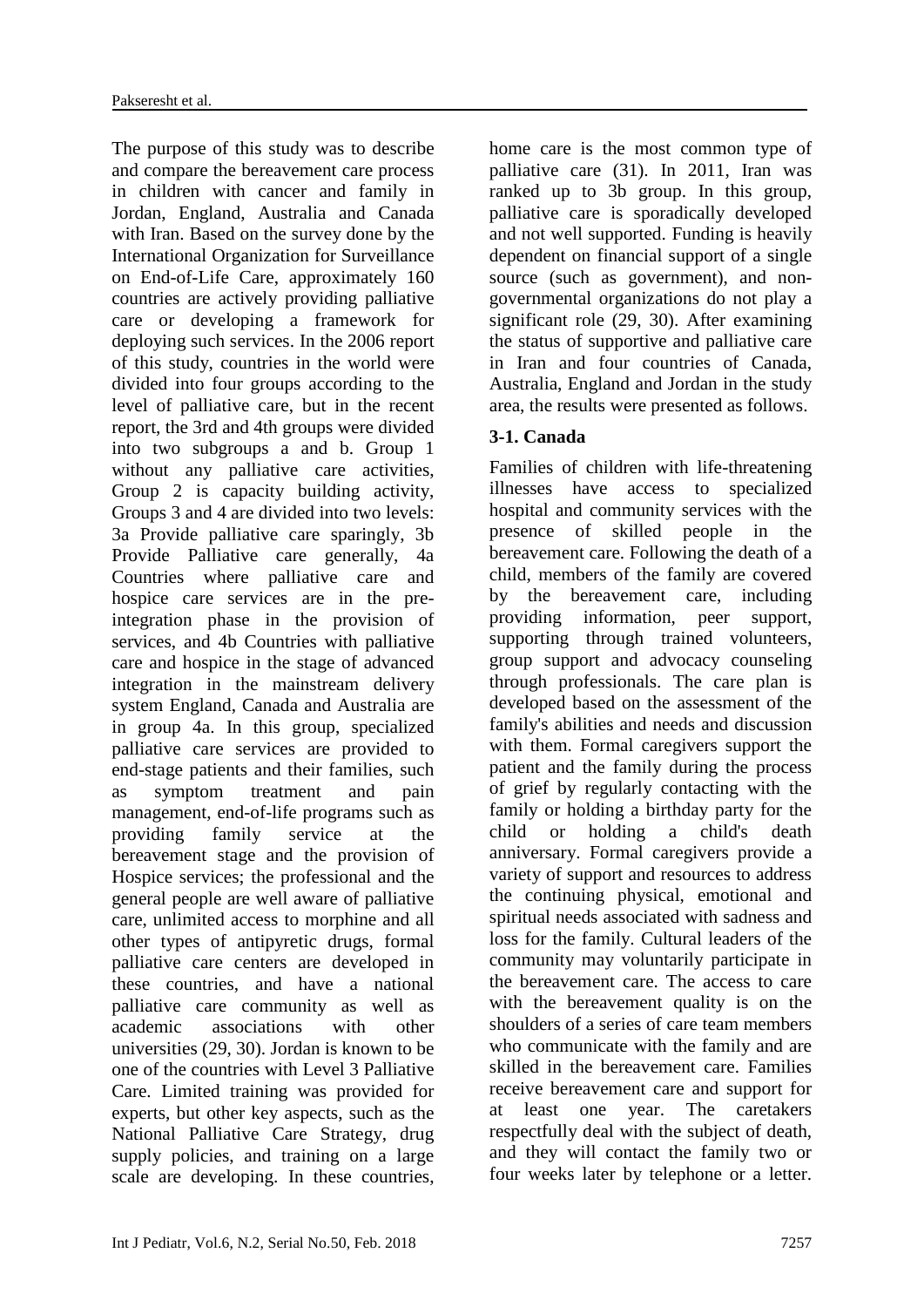Team members have access to instructions for making appropriate, timely and evidence-based calls. Caregivers are trained to aid families develop their knowledge, skills, and perspectives, study their needs, and identify people who need more support and counseling Formal caregivers work with children and families facing progressive and life-threatening illnesses, and offer support for sadness and bereavement as part of their own task and based on the basic needs of the family  $(12)$ .

# **3-2. Australia**

Formal caregivers increase their relationship with a dying child and parents, and are available to listen to feelings, frustration, anger, guilt, regret, discomfort and hopelessness. One of the fears of families is that their children are forgotten, thus, there will be a contact with families at significant times, such as the birth of a child, the anniversary of death, and other significant times. Siblings of the deceased child may be afraid. For this reason, the provision of a diary can sometimes be helpful, because their feelings can be discovered through their drawings or writings. Because grief for child may last for months, caregivers should identify local bereavement services for family access. There are various bereavement support models, including individual, twoperson, or group counseling. People are different, and for each person there is a support method (32). A wide range of bereavement support, including professional counselors, community-based social support groups, spiritual careers and church-based support groups, hospitalbased support groups, Internet-based bereavement support groups, bereavement care of parents and the siblings (14).

# **3-3. England**

It is very significant for families to ask what they want to ensure preserving the whole family. All types of support must exist for the family during this lifetime. Sometimes professional approaches that are too reliant on opinions may provide inadequate support for the family. For instance, group support is good for some, not everyone. Support for the husband and wife is beneficial because the desire for communication in parents during child care is affected by the death of the child (33). It should be noted that support for other siblings and other family members, including grandparents, is socially, functionally, emotionally, psychologically, socially and spiritually, significant to adapt to the death of the child (34). The basic principles of bereavement care include confidentiality, respect, equality and diversity, quality and safety (35).

# **3-4. Jordan**

Palliative care services continue until death. The palliative care group at King Hussein Hospital believes that the sadness of losing loved ones remain long after his death, thus, the palliative care group makes visits at the bereavement ceremony and carries out spiritual care for the family. At this center, some strategies are provided such as talking about the loss, selfforgiveness, good eating, and doing exercise to families to adapt with the bereavement (36). Also, protecting mourning friends and families is done by not judging the person, believing and accepting that even in the same circumstances, the adaptation method of friends and other family members is different with another person, avoiding the imposition of opinions to others, accepting to help people, arranging a group of friends to share family tasks, such as cooking or fetching children from school, helping the individual to renew interest in past activities and entertainment (37). Bereavement care is done at no cost, 24 hours a day, and at all days of the week (38).

# **3-5. Iran**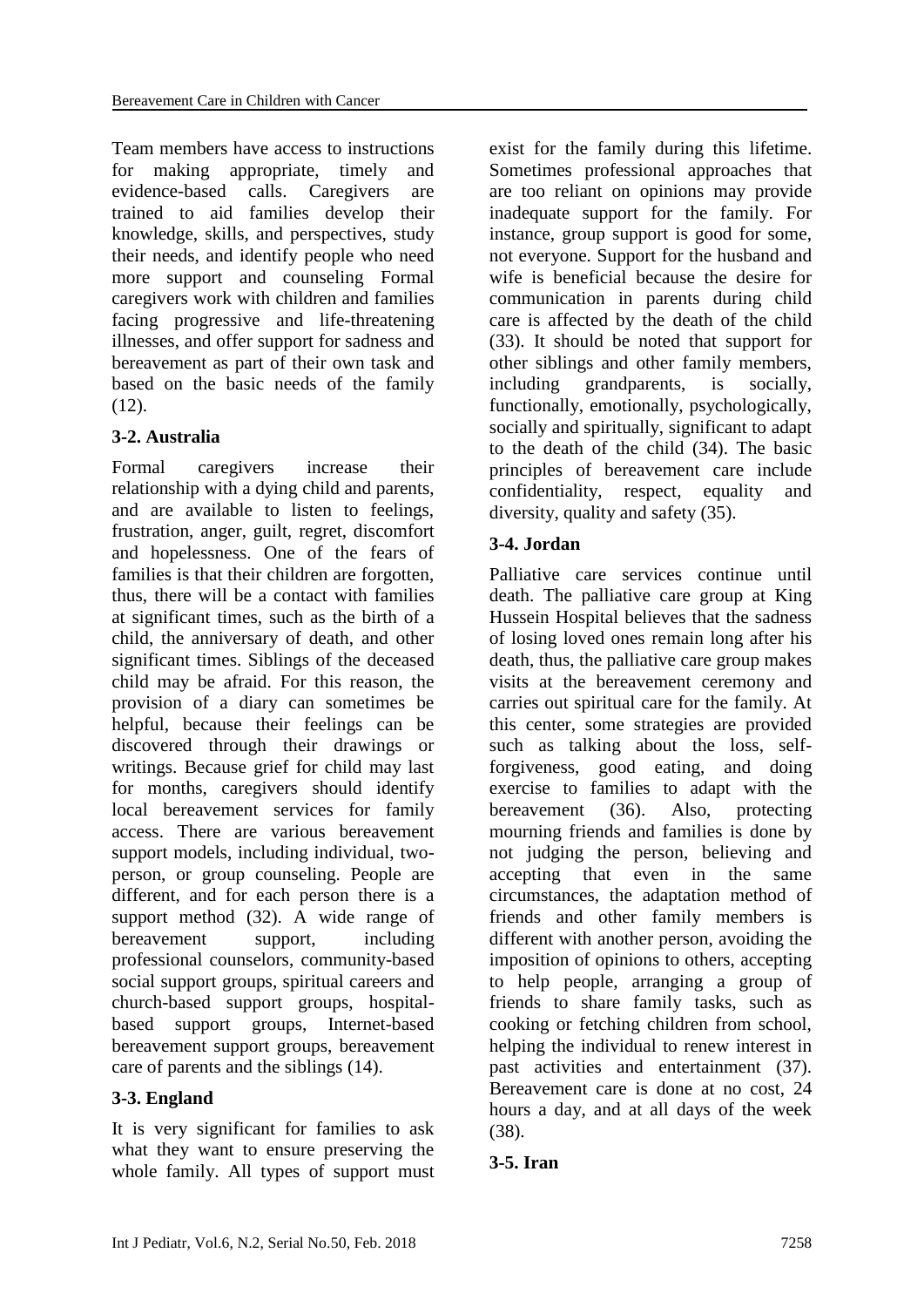As regard death is a central concept in Islam, and 98% of Iranians are Muslims, to cope with stresses induced by disease and the prospect of death, most Iranian people turn to religion to elevate the patient's mental state. Such an approach is highlighted by the Iranian Palliative Care Association, which views religious counseling as one of the objectives of palliative care in order to raise the patient's and family members' spirits. Accordingly, what raises Iranian patients' hopes in most circumstances includes pilgrimages to Mecca and other religious sites, sacrificing animals to cure the patient, praying and taking part in religious ceremonies, and helping people in need to satisfy God so as to heal the patient (18). However, there is no evidence of religious advisers to help bereaved families in service centers.The only case found was providing counseling to families of deceased patients at the Mahak Charity center (39).

### **4- DISCUSSION**

 Bereavement is the condition of losing someone or those we love (40). Given the significance of child death as a traumatic experience for parents, parental bereavement research is less than expected (13). Child death can change life and make family members sad for a long time, especially parents, and make them in need of support or advice for living and adapting to conditions. Given that different families, communities and cultures show different grieves and bereavement (40), the use of other countries' experiences in bereavement care can promote the process of providing bereavement services for parents and the surrounding people. The present study was conducted aiming at the comparative study of bereavement care in children with cancer in Iran with the selected countries. A brief overview of the findings of the present study on the general situation of palliative care in selected countries shows that in the palliative care

countries such as Australia and Canada, much effort has been devoted to the development of palliative care and coverage of services in spite of the low mortality rate Children and the geographic extent of these countries are underway (41, 42). In England, as a pioneer in the introduction of palliative care, a significant portion of the function of the clinics, as well as education and research, is devoted to pediatric palliative care (43). In developing countries, including Jordan, palliative care is considered a newly created specialty that faces many challenges (44). In Iran, there is still no plan for providing these services in a coherent way, even for adults (18). Based on the results of the present study in the Australia, during the interview with mournful employees and parents, it was found that most children in need of palliative care were willing to receive care at home; however, the children's ward lacked a social and specialized infrastructure for this kind of care (41).

While there is no right or wrong way to mourn in dealing with a child's loss, Australian care program helps families to recognize which response is right or wrong to this loss, and helps families find out when family members need counseling and support. In this program, normal reactions to this lack were stated for the child and parents and siblings (14). One of the gaps in children's palliative care in Australia is the lack of professional bereavement services. There are few professional bereavement services with a low number of child and family careers and limited access to long-term government financial services. Bereavement care should exist for all members of the family. There is also a need for appropriate bereavement services for indigenous families, however, there is little evidence in regard with providing the best service provision model (45). Therefore, based on the research, such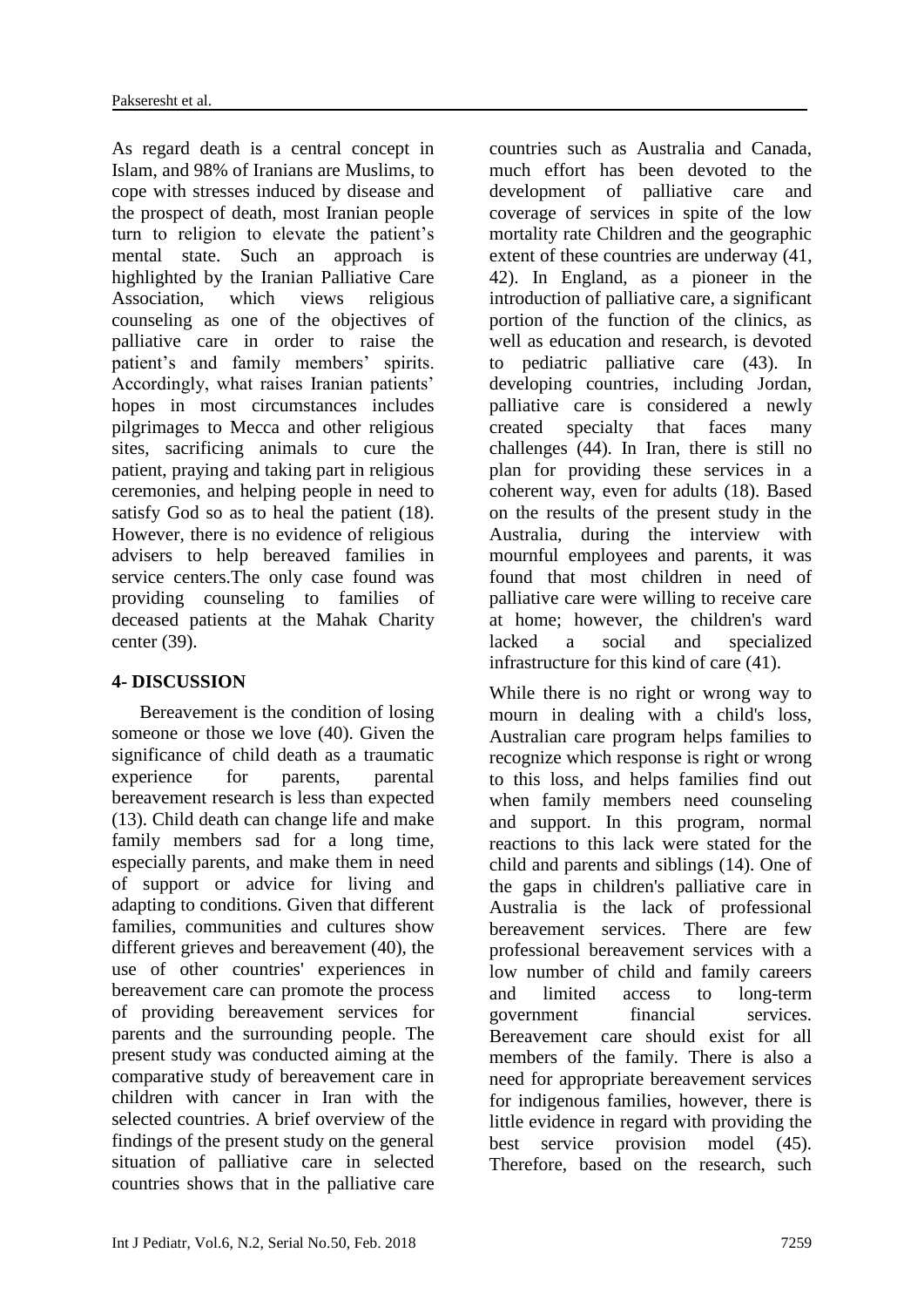families will live in a state of chronic uncertainty and apprehension after their child's death (46). In Canada, despite the fact that research has shown that parents are constantly in need of bereavement care as a component of care, but only in four palliative care programs for children bereavement follow-ups are done for families experiencing loss of children. In hospitals without extensive bereavement plans, some follow-ups may be carried out for families who are being cared in certain settings, such as the intensive care unit or the cancer ward. There is a huge variety in bereavement programs that can include a set of contacting plans by phone or letter, groups for grief support (siblings or parents) or meetings with professional people to discuss the child's death or the results of an autopsy (42). Therefore, it can be said that in Australia and Canada, despite the advancement of children's palliative care programs, there is no bereavement care for families whose children are died at home, which is a challenge for these countries and needs more attention. In England, there is a wealth of evidence from quality surveys to show bereavement care at the Cancer Research Center.

There are documents also of guidelines for demonstrating the need for flexible and available bereavement services when needed, as well as temporary studies on guidelines and development of bereavement care standards. However, in England, there are challenges including the manner of dealing with the reactions of acute grief from family members and the current needs, satisfaction and preservation of the tissue after death, transferring the child to house after death, especially when death occurs in the hospital (47).

Nevertheless, among the selected countries the England enjoys standards of bereavement care, which was published in 2001 and is considered as an outstanding event (35). In the Middle East, there is

only one comprehensive pediatric palliative care unit in Jordan, and its introduction as one of the most advanced countries in the Middle East regarding the supportive and palliative care in 2006 confirms this claim (48, 49).The goal of palliative care identified by the World Health Organization is to improve the quality of patient and family life. But in Jordan, the family of patients is usually not among the care providers as the goal of medical and nursing care, and the needs of the families of patients are usually overlooked (50), which is inconsistent with the definition provided by the World Health Organization. Therefore, the promotion of palliative care requires a change in the culture in which the family together with patients is considered for care (51). With the current state of affairs in Jordan, bereavement care with the main purpose of family has been somewhat overlooked. In Iran palliative care for adults is provided by a multidisciplinary team. On children, there is no reliable information (52).

Contrary to the progression of the primary health care program and the efforts of other elected countries in providing supportive and palliative care for the child and family, in Iran a developed program for providing specialist palliative care services does not exist yet as health care services do not provide specifically designed end-of-life palliative care to patients and their families (53). Also there is no palliative care system for children, and only the cancer sectors offer the same services in the country and due to the lack of sufficient evidence in assessing the need for these services, the policy makers of the country are unaware of the necessity and priority of such services (22, 54).

# **5- CONCLUSION**

 In the developed countries of Canada, Australia and England, the pediatric palliative care is well developed. While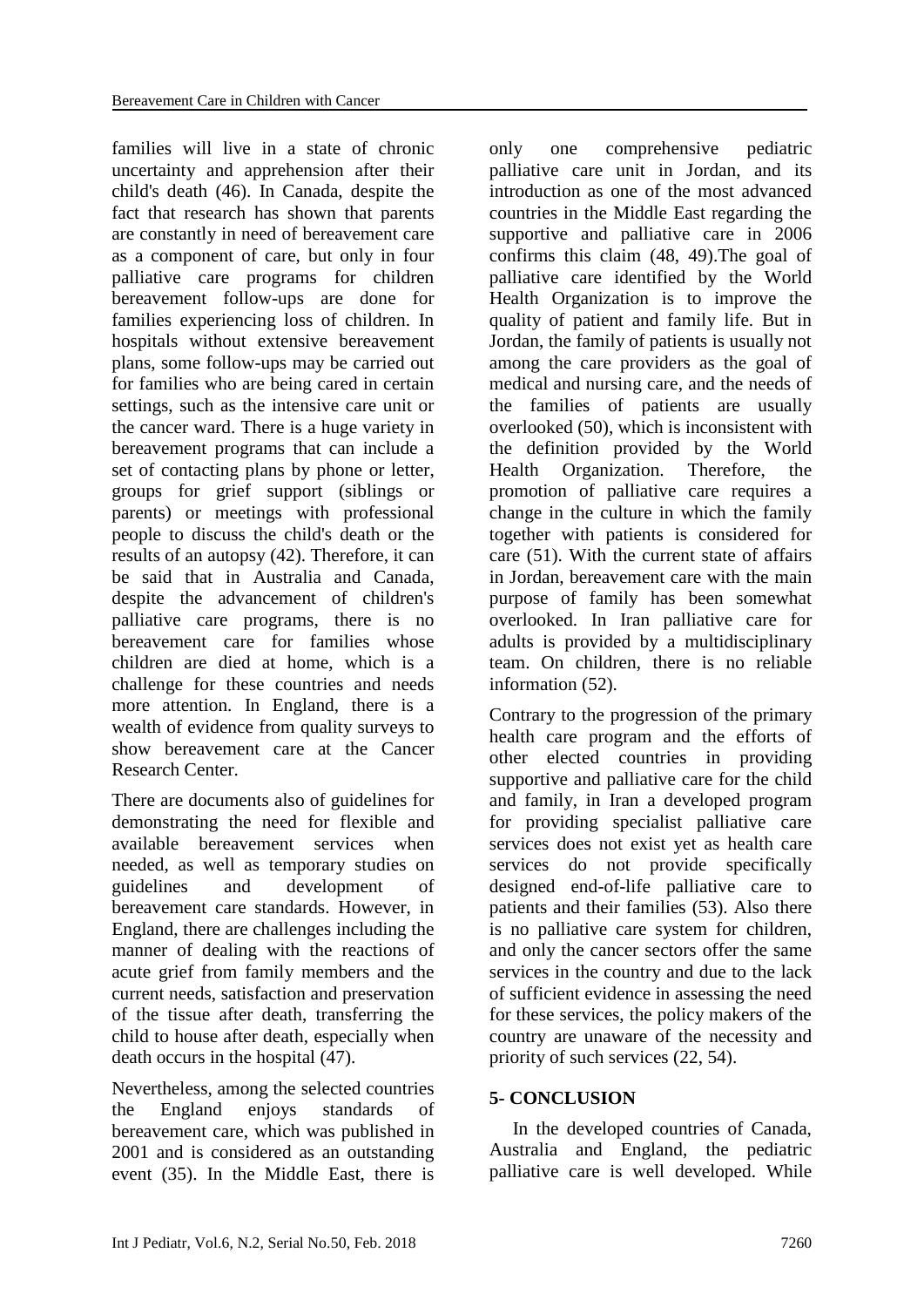three quarters of adults and children in need of supportive and palliative care live in developing countries, in some of these countries, only a small number of these services are available for dying children and their families (55). As a result, traumatic results of bereavement emerge in social activities and family life (56). There is no reliable information available on pediatric palliative care in Iran, and only counseling to deceased patients has been reported at the Mahak Charity Center (52). Therefore, the development of supportive and palliative care for children and their families in Iran and the provision of bereavement care is considered one of the essential requirements of the health system, and there is a long way to reach the desired situation, which requires collective efforts and multidimensional support (18). In this regard, it is suggested that all child cancer centers provide families with appropriate bereavement care at the right time, which depends on having accurate information on the bereavement experience and the manner of managing it. Therefore, it is essential to educate care providers and put these trainings in the relevant curriculum. These services should also be tailored to the spiritual and cultural needs of each community.

### **6- CONFLICT OF INTEREST:** None.

# **7- ACKNOWLEDGMENT**

Thereby, thanks are due to the instructions of the respectful professors in developing this article.

### **8- REFERENCES**

1. Panganiban-Corales AT, Medina MF. Family resources study: part 1: family resources, family function and caregiver strain in childhood cancer. Asia Pac Fam Med 2011;10(14): 1-11.

2. Wong D, Hockenbry M, Vilson D. Wong's Nursing Care of Infants and Children. 9 ed. Iran: Boshra; 2011. (Persian)

3. Kashani F. Spiritual intervention effect on quality of life improvement in mothers of children with cancer. Journal of Medical jurisprudence 2012;4(11):127-49. (Persian)

4. Miladinia M, Baraz S, Mousavi Nouri E, Gholamzadeh Baeis M. Effects of slowstroke back massage on chemotherapy-induced nausea and vomiting in the pediatrics with acute leukemia: a challenge of controlling symptoms. Int J Pediatr 2015;3(6.2):1145-52.

5. Murphy S, Xu J, Kochanek K .Deaths: Final Data for 2010. National Vital Statistics Reports 2013;61(4):1-118.

6. Papastavrou E, Charalambous A, Tsangari H. Exploring the other side of cancer care: the informal caregiver. Eur J Oncol Nurs 2009;13(2):128-36.

7. Barnes J, Kroll L, Lee J, Burke O, Jones A, Stein A. Factors predicting communication about the diagnosis of maternal breast cancer to children. J Psychosom Res 2002;52(4):209-14.

8. Lee ES, Lee MK, Kim SH, Ro JS, Kang HS, Kim SW, et al. Health-related quality of life in survivors with breast cancer 1 year after diagnosis compared with the general population: a prospective cohort study. Ann. Surg 2011;253(1):101-8.

9. Wiebe LA, Von Roenn JH. Working with a palliative care team. Cancer J 2010;16(5):488-92.

10. Thatcher N, Hopwood P, Anderson H. Improving quality of life in patients with nonsmall cell lung cancer: research experience with gemcitabine. Eur. J. Cancer 1997;33: 8- 13.

11. Teno JM, Connor SR. Referring a patient and family to high-quality palliative care at the close of life:"We met a new personality... with this level of compassion and empathy". JAMA 2009;301(6):651-9.

12. Canadian Hospice Palliative Care Association. Pediatric Hospice Palliative Care:Guiding Principles and Norms of Practice. Ottawa, Ontario, Canada, 2006.

13. Rogers CH, Floyd FJ, Seltzer MM, Greenberg J, Hong J. Long-term effects of the death of a child on parents' adjustment in midlife. J Fam Psychol 2008;22(2):203-11.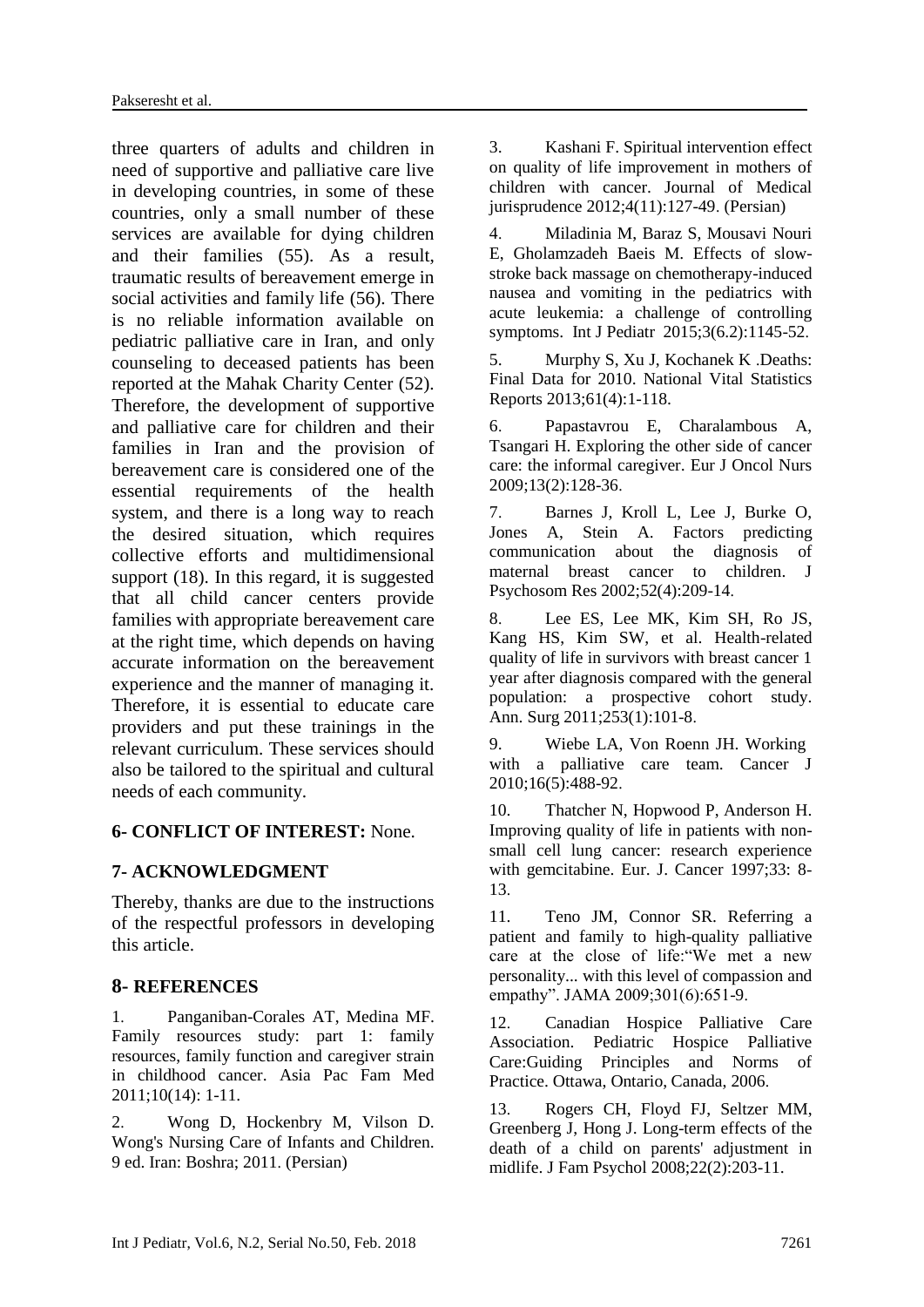14. Palliative Care Australia. Journeys: Palliative care for children and teenagers. 2 ed. 2010.

15. Stroebe M, Stroebe W, Abakoumkin G. The broken heart: Suicidal ideation in bereavement. Am J Psychiatry 2005;162(11):2178-80.

16. Li J, Laursen TM, Precht DH, Olsen J, Mortensen PB. Hospitalization for mental illness among parents after the death of a child. N Engl J Med 2005;352(12):1190-96.

17. Li J, Precht DH, Mortensen PB, Olsen J. Mortality in parents after death of a child in Denmark: a nationwide follow-up study. The lancet 2003;361(9355): 363-7.

18. Rassouli M, Sajjadi M. Palliative care in the Islamic Republic of Iran. In: Silbermann M, editor. Palliative Care to the Cancer Patient: The Middle East as a Model for Emerging Countries. New York: Nova Scientific Publisher; 2014. p. 39.

19. Centeno C, Lynch T, Garralda E, Carrasco JM, Guillen-Grima F, Clark D. Coverage and development of specialist palliative care services across the World Health Organization European Region (2005– 2012): Results from a European Association for Palliative Care Task Force survey of 53 Countries. J Palliat Med 2016;30(4):351-62.

20. Silbermann M, Arnaout M, Daher M, Nestoros S, Pitsillides B, Charalambous H, et al. Palliative cancer care in Middle Eastern countries: accomplishments and challenges. Ann. Oncol 2012;23(suppl 3):15-28.

21. Mousavi SM, Pourfeizi A, Dastgiri S. Childhood cancer in Iran. J Pediatr Hematol Oncol 2010;32(5):376-82.

22. Pediatric Hematology and Oncology Discipline. 2010: Available at: http://www.aac-hospital.com/files/khoon.pdf. [Last accessed on 2016 Nov. 22]

23. Ferris FD, Balfour HM, Bowen K, Farley J, Hardwick M, Lamontagne C, et al. A model to guide hospice palliative care: Based on national principles and norms of practice: Canadian Hospice Palliative Care Association; 2002.

24. Smelser NJ. On comparative analysis, interdisciplinarity and internationalization in sociology. Int. Sociol 2003;18(4):643-57.

25. king Hussein Cancer Foundation/king Hussein Cancer center. 2017; Available at: http://www.khcc.jo.

26. Cancer Care Ontario. Available from: https://www.cancercareontario.ca/en.

27. the Australian Government / the Department of Health.. 2017; Available at: http://www.health.gov.au.

28. European Association for Palliative Care 2017; Available at: http://www.eapcnet.eu.

29. Lynch T, Connor S, Clark D. Mapping levels of palliative care development: a global update. J Pain Symptom Manage 2013;45(6):1094-106.

30. Wright M, Wood J, Lynch T, Clark D. Mapping levels of palliative care development: a global view. J Pain Symptom Manage 2008;35(5):469-85.

31. National Cancer Research Network. Establishment of a National Comprehensive Nursing and Palliative Care Program. Deputy of Health Department of Cancer Treatment: Ministry of Health and Medical Education.Available at: at: http://crc.tums.ac.ir/Default.aspx?tabid=523.

(Persian)

32. Collins J .A practical guide to Palliative Care in paediatrics: Children's Health Queensland Hospital and Health Service; 2014.

33. McNamara K. Standards framework for children's palliative care 2ed. 2013.

34. National Institute for Health and care Excellence. End of life care for infants, children and young people with life-limiting conditions: planning and management. 2016.

35. Bereavement Services Association and Cruse Bereavement Care. Bereavement Care Service Standards. National Bereavement Alliance; 20133.

36. King Hussein Cancer Foundation. Coping with Grief. 2017; Available at: http://www.khcc.jo/section/coping-grief-0.